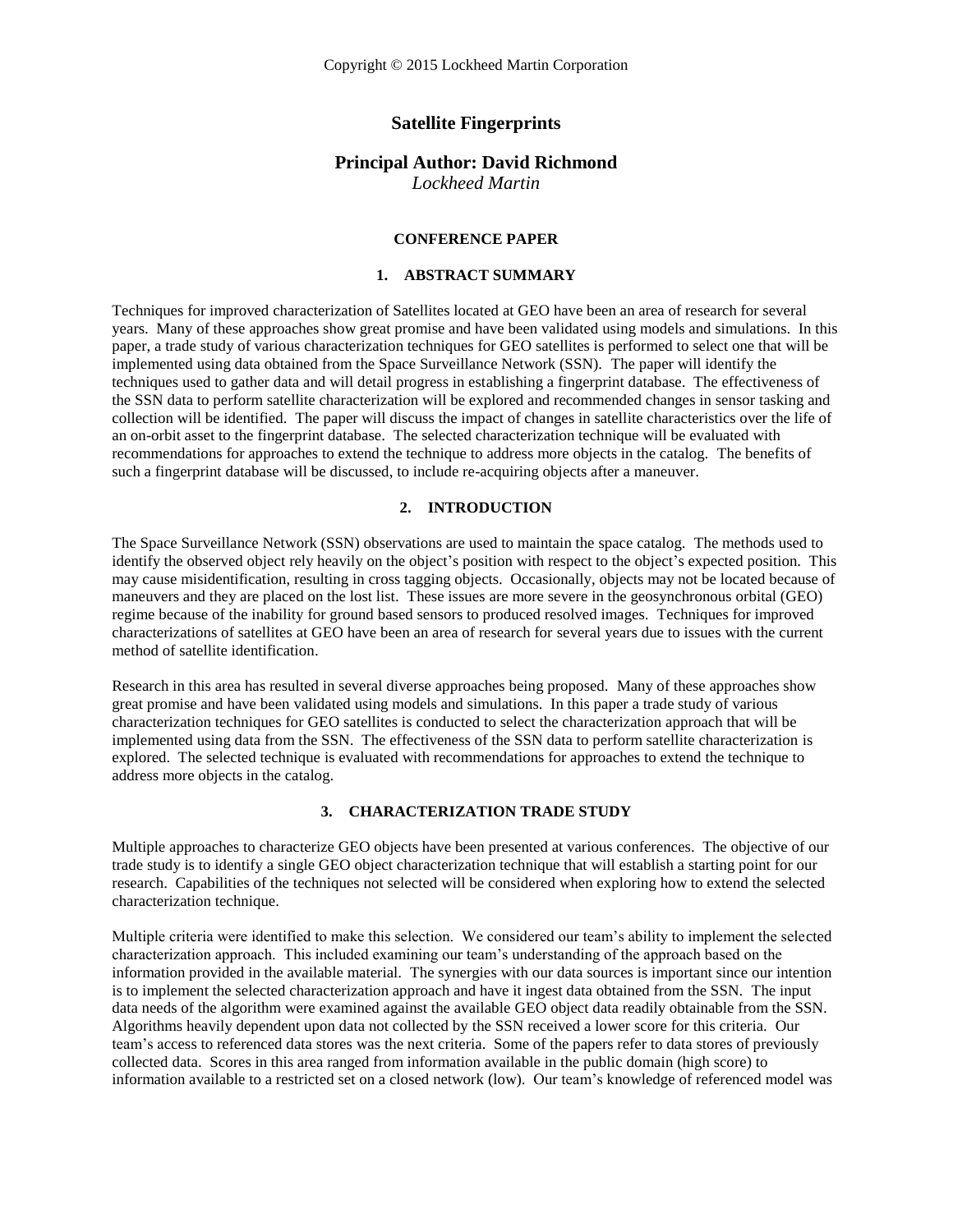the next criteria. This was a measure of how much information our team was able to obtain that would assist our team in learning the characterization approach.

A search of available satellite characterization approaches was conducted. Fig 1 identifies the characterization approaches evaluated in our trade study and provides selection consideration information. Each technique was examined for further consideration in our research based on our trade study's evaluation criteria. For a comprehensive list of the evaluated techniques please refer to the paper referenced.

## **Characterization Approaches Considered**

| Paper                                                               | <b>Selection Notes</b>                                                              |
|---------------------------------------------------------------------|-------------------------------------------------------------------------------------|
| Propagation of Bayesian belief for near-real time statistical       | Needs Inversion Model, Predictive Model and                                         |
| assessment of geosynchronous satellites status based on non-        | statistical assessment - works on metric                                            |
| resolved photometry data [1]                                        | observations                                                                        |
| IR Spectrophotometric Observations of Geosynchronous Satellites     | Identifies thermal emission variations based on                                     |
| $[2]$                                                               | solar phase angle                                                                   |
| Surface Material Characterization from Non-resolved Multi-band      | Un-mixing analysis to arrive at reflective contribution                             |
| Optical Observations [3]                                            | of satellite sub-components                                                         |
| Understanding Satellite Characterization Knowledge Gained from      | Model based estimation approach - single satellite                                  |
| Radiometric Data [4]                                                | demonstration                                                                       |
| Fingerprinting of Non-resolved Three-axis Stabilized Space          | Identifies features at four levels - detailed                                       |
| Objects Using a Two-Facet Analytical Model [5]                      | explanation of algorithm provided                                                   |
| Algorithms for Automated Characterization of Three-Axis             | Empirical seasonal model simulated canonical                                        |
| Stabilized GEOs using Non-Resolved Optical Observations [6]         | satellite data - tools to automate analysis underway                                |
| Satellite Characterization with uvbyCaH <sub>B</sub> Photometry [7] | Requires standard set of Strömgren uvbyCaHß<br>filters and rigorous data processing |
| Satellite Imaging and Characterization with Optical Interferometry  | Requires large apertures, telescopes with adaptive                                  |
| [8]                                                                 | optics and coherent integration techniques                                          |

## \* Selected Characterization Approach highlighted in green

Fig. 1 Techniques Considered

The approach described in *Propagation of Bayesian belief for near-real time statistical assessment of geosynchronous satellites status based on non-resolved photometry data* [1] focuses on identifying anomalies in optical observations and then attributing these anomalous observations to changes in status or an error in object correlation (cross-tag). To achieve this goal, a model to predict the expected brightness is used. The predicted result is compared against the actual observation. This approach works well with the routine metric mission of the Space Surveillance Network sensors. The prediction model can be obtained using any analytical model chosen by our team. The Bayesian belief network is updated after each observation to adapt as conditions change on orbit. In this method, the focus is on geosynchronous satellites, however the method appears to be expandable to other orbital regimes. The characteristics evaluated are limited to the metric observations. It would be difficult to match an Un-Correlated Track (UCT) to the database with the expectation of object identification. This method does appear to perform well with differentiating between the members of a cluster of geosynchronous objects.

The approach described in *IR Spectrophotometric Observations of Geosynchronous Satellites* [2] investigated the application of spectrophotometric techniques to determine observable signatures that will allow for the identification of resident space objects. The work focused on geosynchronous satellites, and appears to be readily adaptable to other orbital regimes. The research was based on observations from the Advanced Electro-Optical System (AEOS) 3.6 meter telescope, utilizing the Broadband Array Spectrograph System (BASS) 3-13 micron sensor. The specific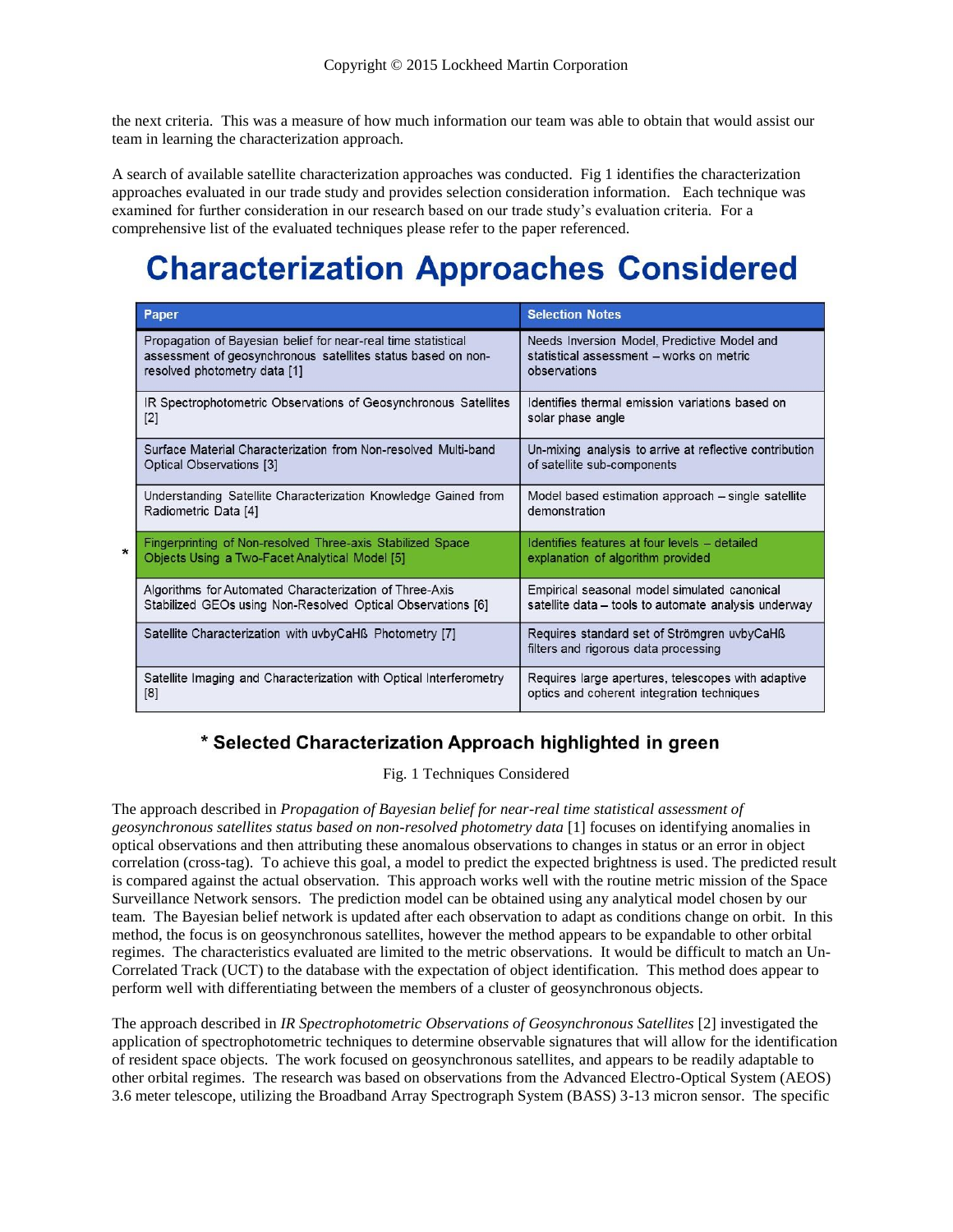data collected may not be readily available over the SSN. The satellite thermal emission detected was evaluated in terms of a simplistic model of geosynchronous satellites that estimates a color temperature for the satellite based upon Plank function fits to the thermal spectra. Our team's ability to duplicate this model based on the available information would be difficult. The maturity of the model is based on a small number of objects and from observations collected over five collection periods. Additional research is needed to improve the fidelity of the geosynchronous satellite thermal model.

The approach described in *Surface Material Characterization from Non-resolved Multiband Optical Observations* [3] explores the theory required for an un-mixing analysis to examine characteristics of the satellite's individual subcomponents. Two methods are presented. Both require a set of multi-band measurements of a satellite's brightness in reflected sunlight, the satellite's wire-frame model, and the satellite's attitude specifying the orientation of all the body's component at the times of each measurement. Additionally, a library of bi-directional reflection distribution functions (BRDFs) for a set of candidate materials covering the satellite's surfaces will be needed. The paper concluded the first method can suffer from limitations of the BRDF database of candidate materials that it requires, making it inappropriate for unknown of aging satellites. The second method did not use the BRDF database. However, it required data with significant geometric observation diversity to converge with reasonable accuracy. This geometric diversity will not be possible with the SSN data available to our team.

The approach described in *Understanding Satellite Characterization Knowledge Gained from Radiometric Data* [4] outlines an approach for determining satellite characterization knowledge in the form of estimated parameter uncertainties, from radiometric observation type, quantity, quality and in combination. It uses a complex forward modeling capability with an Unscented Kalman Filter (UKF) to map observation uncertainties into a wide variety of satellite characterization parameters. The approach predicts the amount and type of data required to obtain the desired satellite characterization knowledge. The paper indicates this would be useful in future sensor development efforts our team would use this capability for sensor tasking. The approach described uses a satellite model, forward model for the satellite dynamics, and an observation model for the radiometric data. The observations leverage five simultaneous light curve bands that was difficult for our team to obtain from the SSN. The maturity of the model would need further refinement because the information provided in the paper was limited to one satellite pass. This model would benefit from simultaneous data collections from multiple geographically separated sites. For this study, our team has no control over sensor tasking to achieve this site diversity. Our team was not prepared to mature this model further. This approach should be considered when extending the selected approach.

The approach described in *Fingerprint of Non-resolved Three-axis Stabilized Space Objects Using a Two-Facet Analytical Model* [5] uses visible spectrum data to establish multiple characteristics used to fingerprint 3-axis stabilized geosynchronous satellites. The approach can be implemented using two, single point brightness data points of panchromatic, multi-spectral, or hyperspectral data. The availability of extended duration signature data is not essential, but this data should be considered when attempting to extend this algorithm. This approach uses the most prevalent data available from the SSN and can extend to multi-spectral or hyper-spectral data when available. The approach uses a reduced parameter, two-facet model that results in analytical expressions that allows the number of unknowns to equal the number of equations. The approach makes it feasible to make the calculations repeatedly on a daily basis in order to quantify the bias in the solution.

The approach described in *Algorithms for Automated Characterization of Three-Axis Stabilized GEOs using Non-Resolved Optical Observations* [6] explores an approach to account for seasonal effects in the optical observation. The approach uses an empirical model to provide a varying correction factor that is used to arrive at an observation adjusted to a standard day. The paper provided a description of the model, however our team would require some additional details to implement the model. The approach used the GEO-Sat Color Photometry Catalog (GCPC) that contained observations of 115 GEO satellites over several years, and focused on 3-axis stabilized objects. Because our team could not gain access to this catalog and the focus of the paper was to correct for season effects on the observations rather than identifying characterizing features this approach was not considered as our starting point. The concepts presented in this paper may be considered when extending our selected approach.

The approach described in *Satellite Characterization with uvbyCaHβ Photometry* [7] provides a technique to characterize satellites using simultaneously collected photometry in multiple filters. The approach calibrates the collections using the extended Stromgren standard stars. Our team's inability to modify the stars used for calibration may impact the quality of results that could be obtained in our research. The approach requires the usage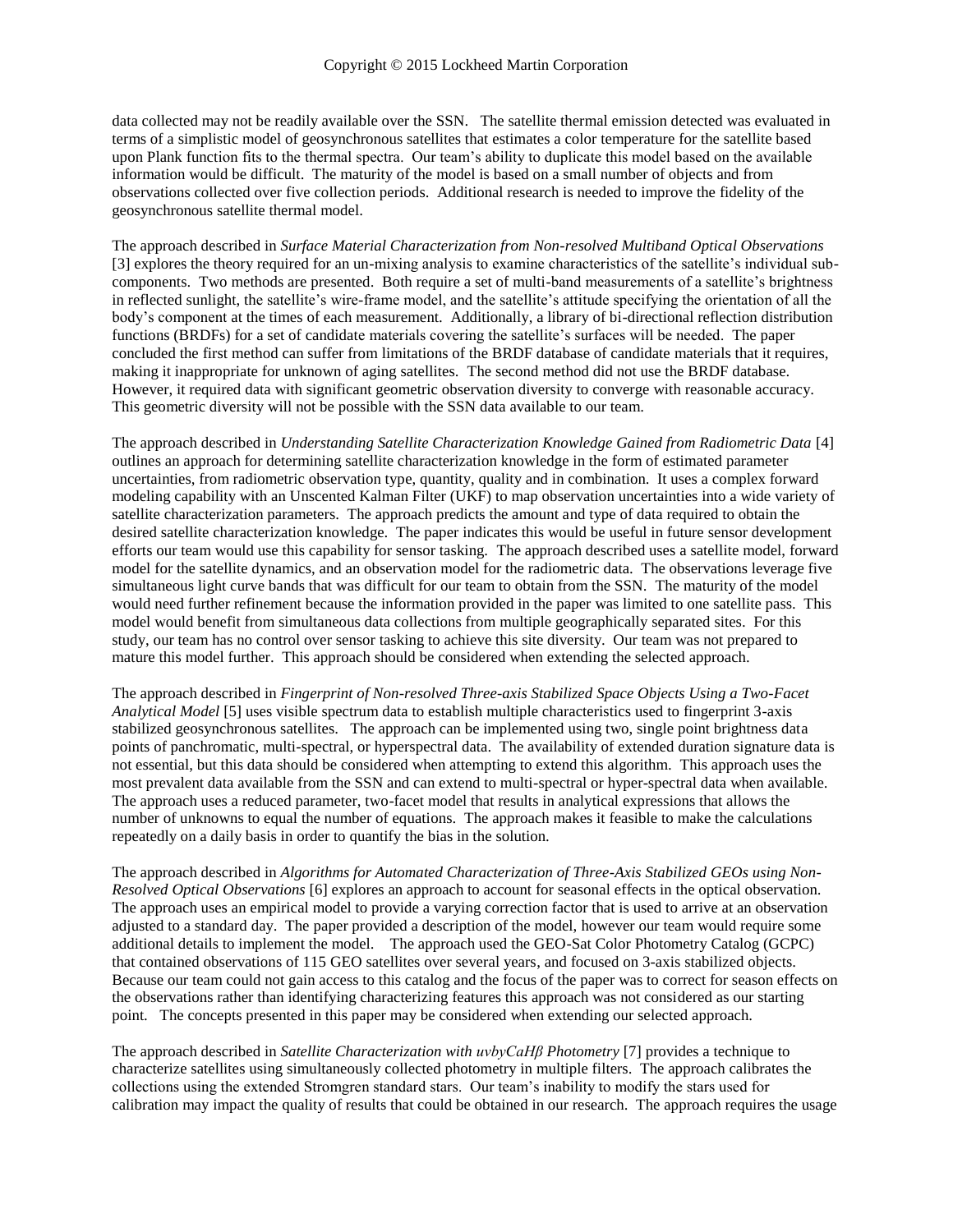of multiple filters that our team will not be able to enforce. This approach describes a specific collection technique to remove atmospheric extinction effects. Our team will not be able to modify the collection technique used by the SSN.

The approach described in *Satellite Imaging and Characterization with Optical Interferometry* [8] provides concepts to image geostationary satellites with optical interferometers. This method requires large apertures, exceptionally good sites for the telescope, and makes use of a large number of telescopes (10). This approach would be viable for multiple orbital regimes and object types. Although the approach may be feasible, our team will not have access to the number of observing locations described for geosynchronous objects. The concepts in this paper motivated our team to evaluate the impact of multiple geographically diverse observing locations as a means of extending the selected algorithm.

Scores were assigned from 1 to 10 in each criteria area for each characterization approach being considered. The scores were scaled based on weighting factors assigned to each criteria. A single score was assigned to each characterization approach and fig 2 depicts the weighted score trade study results in a graphical format. *Fingerprint of Non-resolved Three-axis Stabilized Space Objects Using a Two-Facet Analytical Model* [5] received the highest scores and has been selected for our research.



# **Trade Study Results**

## **Selection Criteria**

- Ability to implement
- Access to referenced data stores
- Synergies with data sources
- Knowledge of referenced models

Fig. 2 Trade Study Conclusion

The selected approach produces multiple levels of information. Each level builds upon the previous and provides greater detail. This is referred to as an "Lx Fingerprint". L0 identifies the sentinel features such as the location, width and contrast of the specular peak. L1 captures the macro character of the Resident Space Object (RSO) by accounting for the effect of the subsolar angle and the phase angle on the single point brightness by synthesizing the historical archive of RSO photometry observations data into a single representation. The L2 calculations solve for the invariant information (albedo-area product) to understand the material content of the solar panel and body. The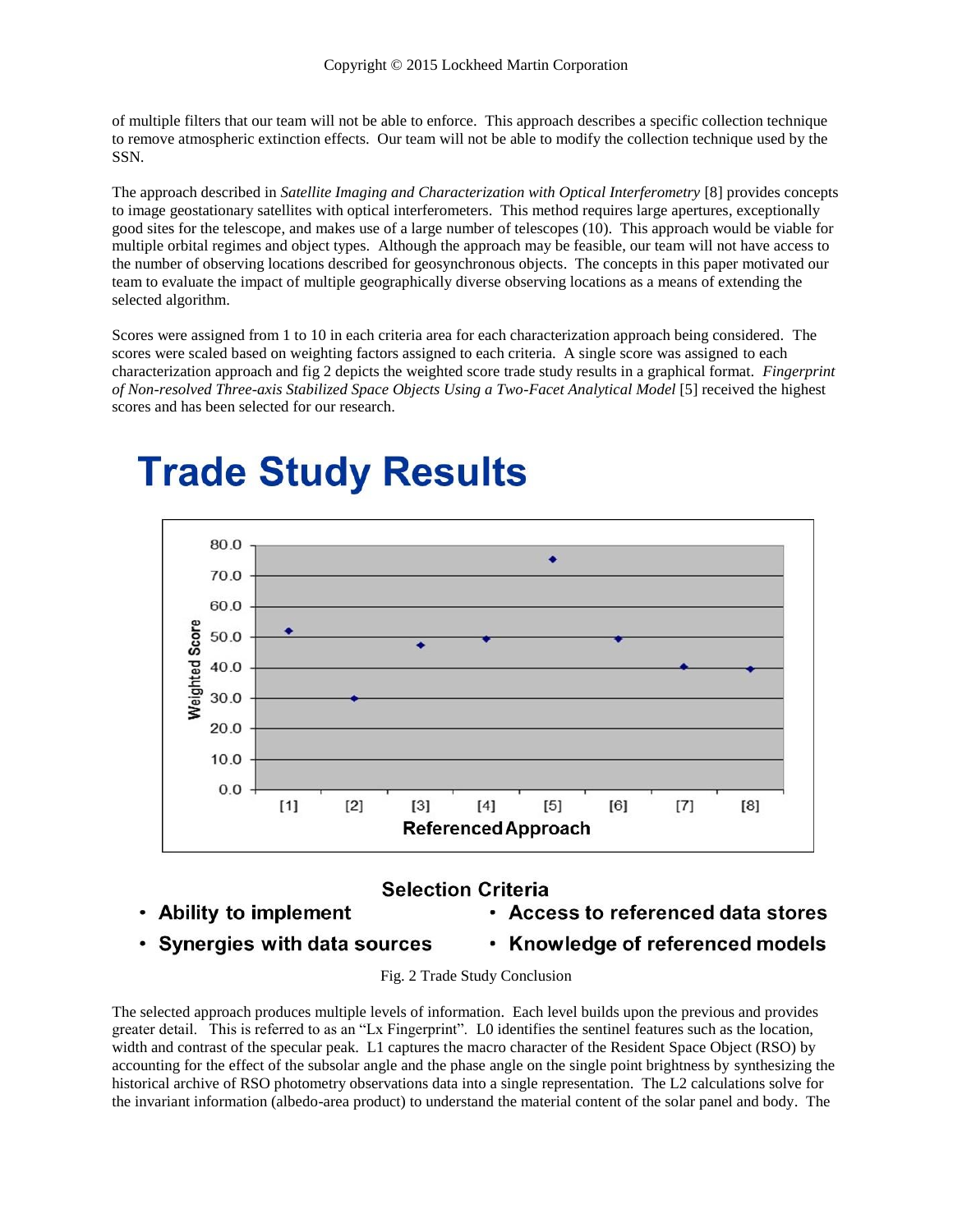L3 computes the fractional contribution of the solar panel and body to the visual brightness. Fig 3 depicts a brief summary of the characteristics obtained by each level. Details describing the necessary computations to arrive at the Lx Fingerprint from Visible Spectrum observations can be found in the referenced paper [5].

| <b>Feature</b> | <b>Information</b>                                                                       |
|----------------|------------------------------------------------------------------------------------------|
| L <sub>0</sub> | RSO specular glint offset, contrast, width or FWHM, etc                                  |
| L1             | A polar representation of RSO signature as a function of<br>phase angle and ordinal date |
| L2             | Material spectra of the solar panel and body                                             |
| L3             | Separation of RSO signature into contributions by the solar<br>panel and the body        |

Fig. 3 Lx Fingerprint Characteristics Summary

### **4. EXPERIMENT**

The selected characterization approach required optical observations of 3-axis stabilized geosynchronous satellites to establish a collection of fingerprints. The approach described in *Clients of Space Situational Awareness (SSA) Net-Ready Data* [9] was followed to become an authorized user of the Net-Centric Sensors and Data Sources (N-CSDS) Ground-based Electro Optical Deep Space Surveillance (GEODSS) Sidecar. Metric Observation Data and Space Object Identification Data were collected for the analysis. Data collection from Diego Garcia (DGC) began in early June 2015, Maui (MAU) data collection started in Apr 2015 and Socorro (SOC) data started Aug 2015. Our processes to collect and organize the data have been highly manual and the volume of data greatly exceeded our ability. As a result we decided to focus on a small set of specific objects to evaluate. The process of selecting a reasonable subset of geosynchronous objects was based on evaluating our research objectives. Fig 4 identifies the key questions our experiment would like to address.

**Experimental Questions** 

Does the SSN provide the necessary data for characterization?

Can the algorithm discern between similar spacecraft of similar age on orbit?

Will the approach characterize highly inclined deep space objects?

Will changes in inclination impact characterization results?

What improvements in the characterization can be achieved when multiple locations can observe the same object?

What can be done to extend the approach beyond 3-axis stabilized satellites?

Will the approach continue to identify an object that was previously characterized but suddenly experiences a failure becoming unstable?

How will a breakup event impact characterization results?

Fig. 4 Experiment questions addressed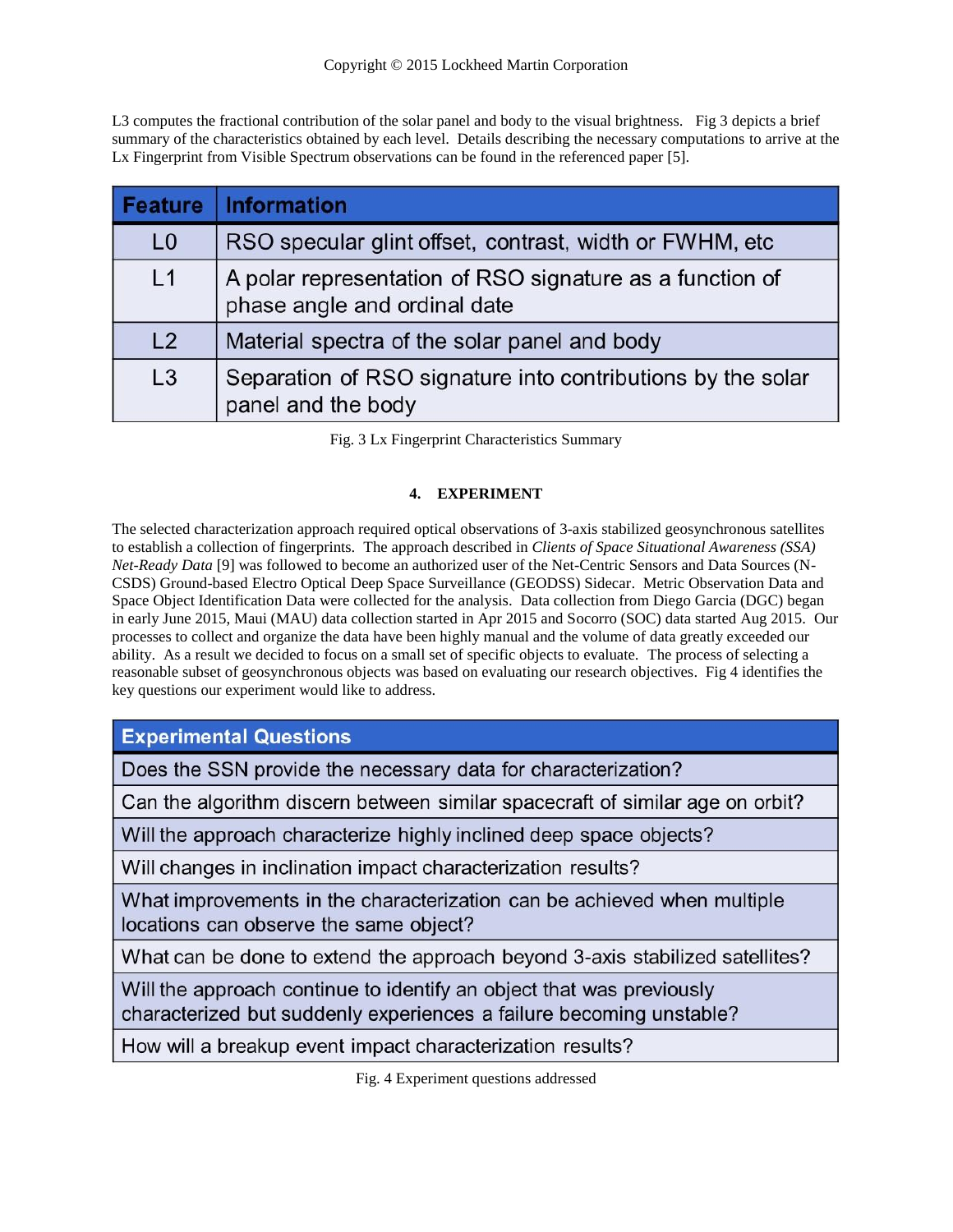Our primary objective was to determine if the SSN provides the necessary data for satellite characterization. It was our intention to perform this evaluation with the maximum amount of data against a 3-axis stabilized vehicle with the minimum inclination. We selected CHINASAT 2A (38352) because the vehicle has zero inclination and it is visible to Diego Garcia giving our team the maximum length of historical observations. We initially realized element set information was required to compute the necessary angles depicted in fig 5. We obtained element set information from SpaceTrack.org.



Fig. 5 Angles computed from Element set data

The differences in some of these angles are very small. Element set information inherently introduces positional uncertainty. This uncertainty is compounded with the lack of knowing which element set was used by the telescope to make the observation and if the satellite was located in the expected observing point. These uncertainties did not prevent our ability to continue with the available data, however increased the likelihood that similar objects would yield overlapping fingerprints.

The algorithm conducts a material spectral analysis to complete the L2 portion. This requires use of multicolor photometry data. The data our team was able to obtain from the selected SSN sensors only report metric observation in the visible range. As a result our analysis was reduced to a single outcome set. This reduced the potential utility of the fingerprint database being produced.

Given the uncertainties identified in the positional information and the lack of multicolor photometry data, our next objective was to examine if the algorithm could discern between spacecraft of similar size, type, and age on orbit. Our team used data from the internet located at <http://www.n2yo.com/> to identify similar space craft observable from our selected SSN sites. In order to examine this objective two pairs of satellites with similar characteristics were selected. The first pair CHINASAT 10 and CHINASAT 6A were selected because the vehicles have the same mass (5000 kg), the same radar cross section (50.1187  $m^2$ ), the same vehicle bus (DFH-4), and are performing the same mission (Communication). These vehicles were launched within 6 months of each other. Given the similarities of these two vehicles and acknowledging potential uncertainties in the positional data, the prevailing opinion of our team is that it would be extremely difficult to discern any meaningful differences between these objects using only our selected approach. Thus, a second pair (CHINASAT 1A and CHINASAT 11) was selected for evaluation because the delta between the identified attributes is greater. This second pair was launched 2 years apart with Radar Cross Sections of 15.8489  $m^2$  and 11.7985  $m^2$  respectively and both vehicles use the same bus (DFH-4).

After establishing a baseline with these well behaved satellites, our efforts would shift to a highly inclined vehicle. Our objective is to determine the effects of inclination on the characterization approach. Our focus will be in the algorithms ability to separate the solar panel and body characteristics. The vehicle selected was BEIDOU I1-S that operates in orbital slot 106.8° E with inclination of 54.9°.

A related objective is to evaluate the relationship between changes in the vehicles inclination and how that might impact the vehicles fingerprint signature. This evaluation is to address changes in the North/South station keeping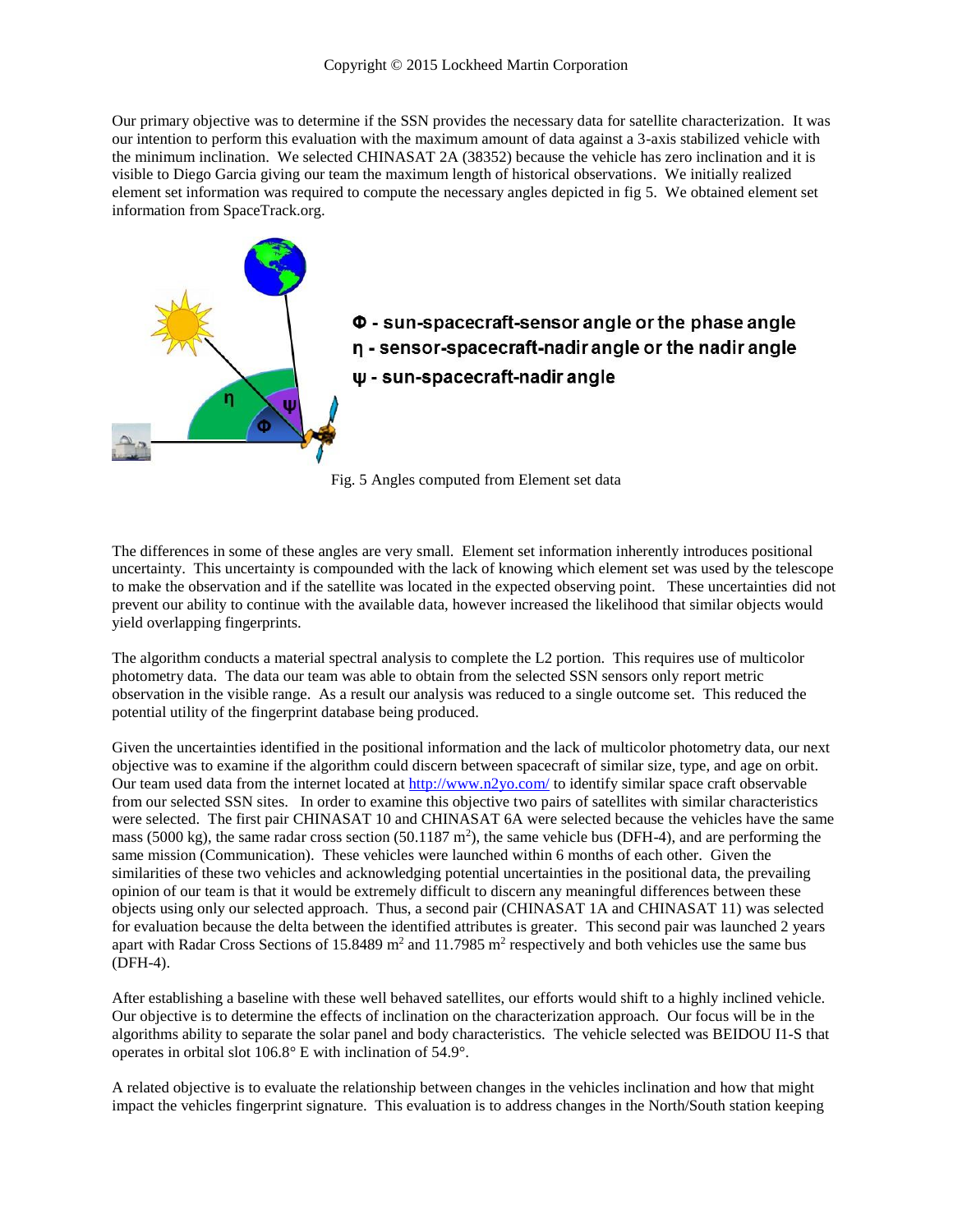strategies satellite operators employ as the vehicle ages to conserve fuel. To fully explore this characteristic will require data collection over much longer time scales or will require the need for simulation and modeling of such events.

Given the overlapping coverage between Socorro and Maui our team is interested in identifying any improvements in the characterization that can be achieved when multiple locations can observe the same object. Our expectation is that the increase in available data will improve the fidelity of the obtained fingerprint. Coordination between sites to collect at the same time would provide observation of the object by two geographically diverse perspectives with the observed object illuminated with the same lighting conditions. During the course of the experiment, our team will have no control over the sensor tasking or collection times. To improve the likelihood of overlapping collections, multiple objects have been selected for data collection and analysis to include: GALAXY 14, AMC 21, and TELSTAR 4.

Fingerprints are used as a means of positive identification of people. This fingerprint remains as the person ages or changes physical appearance. That should also be the goal of satellite fingerprint strategies. Once a satellite has been fingerprinted and the information stored in a database, if the object is later observed, it can be positively identified from the previously established information.

Our team wanted to explore the algorithms ability to continue to identify an object that was previously characterized but suddenly experiences a failure becoming unstable. Thus far during our collection, no known failures have been identified. To attempt to address this question we have analyzed the GALAXY-15 failure of 2010 depicted in Fig 6.

The GALAXY-15 vehicle was an ideal candidate for our fingerprint analysis. It is a 3-axis stabilized geosynchronous vehicle. In early August 2010, it began to drift out of its orbital slot with a potential loss of attitude control. This loss of stability would result in the solar panels no longer being oriented towards the sun and the body no longer being nadir pointing. The algorithm depends on the vehicle maintaining the proper orientation to conduct the material spectra analysis of the solar panel and body (L2) and to perform the separation of solar panel and body contributions (L3). The metric observation data obtained once stability was lost would include reflections from surfaces not previously expected. This will reduce correlation between the established fingerprint and the current observations.



Fig. 6 GALAXY-15 Failure of 2010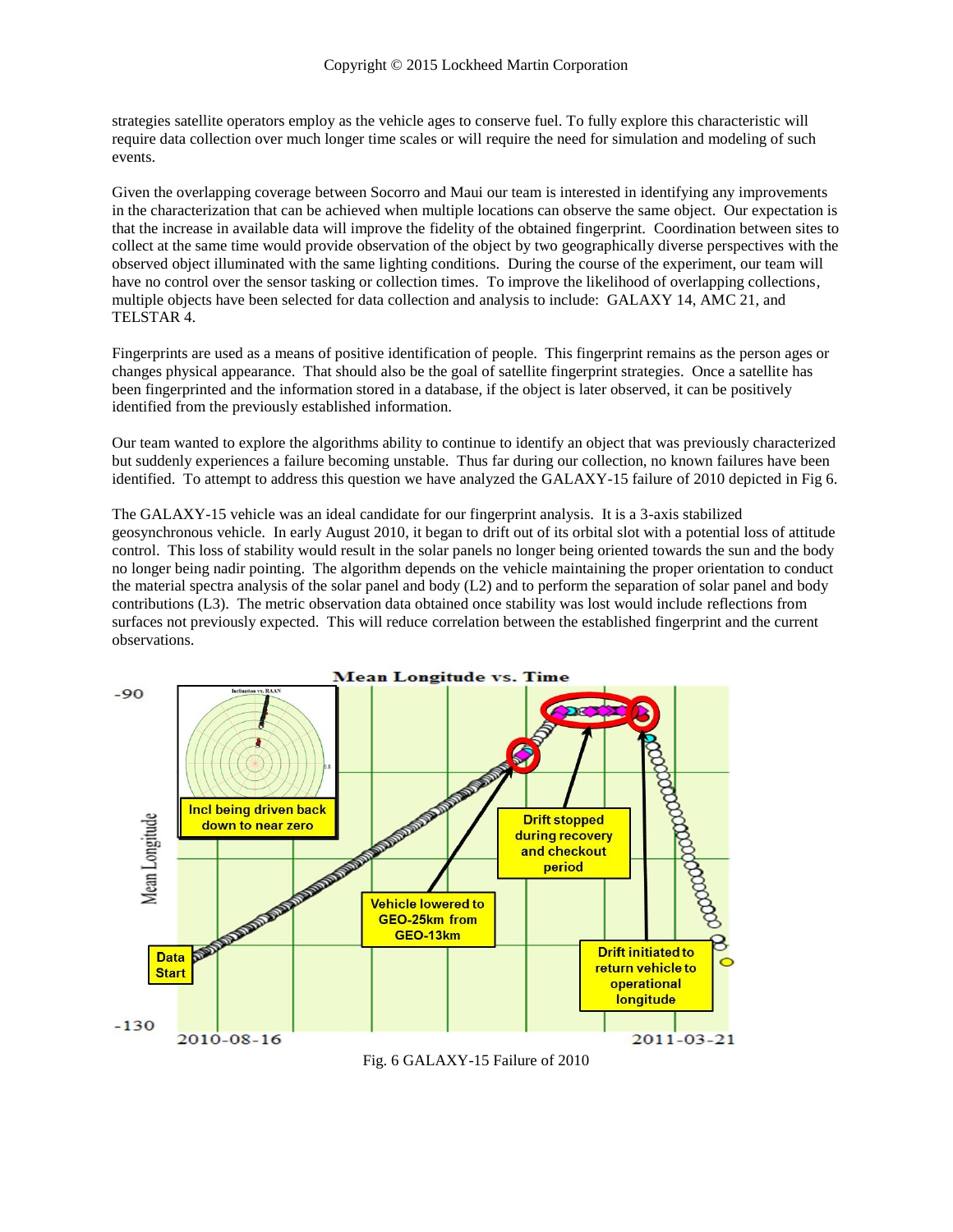Future considerations should examine approaches to improve the satellite model to account for rotation should the vehicle become unstable. Understanding the vehicles rotation rate and axis of rotation would be the first step in addressing the L2/L3 limitations identified.

Most Resident Space Objects (RSOs) are not 3-axis stabilized geosynchronous spacecraft with solar panels and a body. Extending the approach to other object types or orbital regimes would be very beneficial. Our analysis focused on a Rocket Body with orbital characteristics similar to geosynchronous objects (SL-12 R/B 33111).

Techniques of determining an objects rotation axis and spin rate were evaluated in an attempt to extending the fingerprinting approach beyond 3-axis stabilized vehicles. The approaches described in *Cylindrical RSO Signatures, Spin Axis Orientation and Rotation Period Determination* [10] and in *Optical Characterization of Deep-Space Object Rotation States* [11] were used for Rocket Body analysis. The determination of spin rate and rotation axis will be needed to identify the objects orientation at the time of the observation. Additionally, a wire frame model of the object being observed along with a model of the objects reflection would support fingerprint. Our team set the solar panel portion of the L2/L3 fingerprint to zero for analysis of a rocket body. An analysis of this method will be considered for extending the approach beyond 3-axis stabilized vehicles and for vehicles that have become unstable.

Our team would like to evaluate the characterization technique during a breakup event. Our team has not observed a breakup event during our collection period and it is unlikely that one will occur. A simulation of the event may be necessary for this analysis. Our expectation is the breakup event will alter the fingerprint significantly and cause identification of the object using historical data difficult.

### **5. DISCUSSION**

The selected Space Surveillance Network sensors did not provide our team data that utilized color filters. This impacted the algorithms ability to establish the material composition of the object. Our team's L2/L3 analysis was limited to a single output set. Support to material analysis could be enhanced by obtaining multicolor photometry from the SSN sites or by accepting data from existing sites which can provide the request data.

Our analysis of the fingerprints of RSOs observable from multiple locations was limited by our inability to coordinate the data collections. Observing the object from multiple sites simultaneously has the potential of yielding a greater fidelity fingerprint for 3-axis stabilized objects. The additional information could be used to determine orientation and spin characteristics when attempting to extend the algorithm to other object types. Our recommendation is that sensor tasking methods should include approaches for coordinated collections between sites. This would provide the opportunity for further research and allow the results to be exploited operationally.

### **6. CONCLUSION**

We are in the early stages of our research. Our current efforts are focused on a small subset of objects to refine our processes. Our goal is to produce a historical database for all objects observed from the GEODSS sites. In order to create a historical database, automation of our processes to gather the available data, organize the information for analysis, and characterize objects will be necessary. Future plans would include ingesting additional data from other sources and expanding our database to other orbital regimes.

Once the database is established, it is our desire to compare UCTs against the database to answer the question, "Can a UCT be identified as a known object if it was previously characterized?" In order to provide a precise answer to these questions, additional research and improvements are required in the quality of data, type of data available, and algorithmic updates to account for all orbital types.